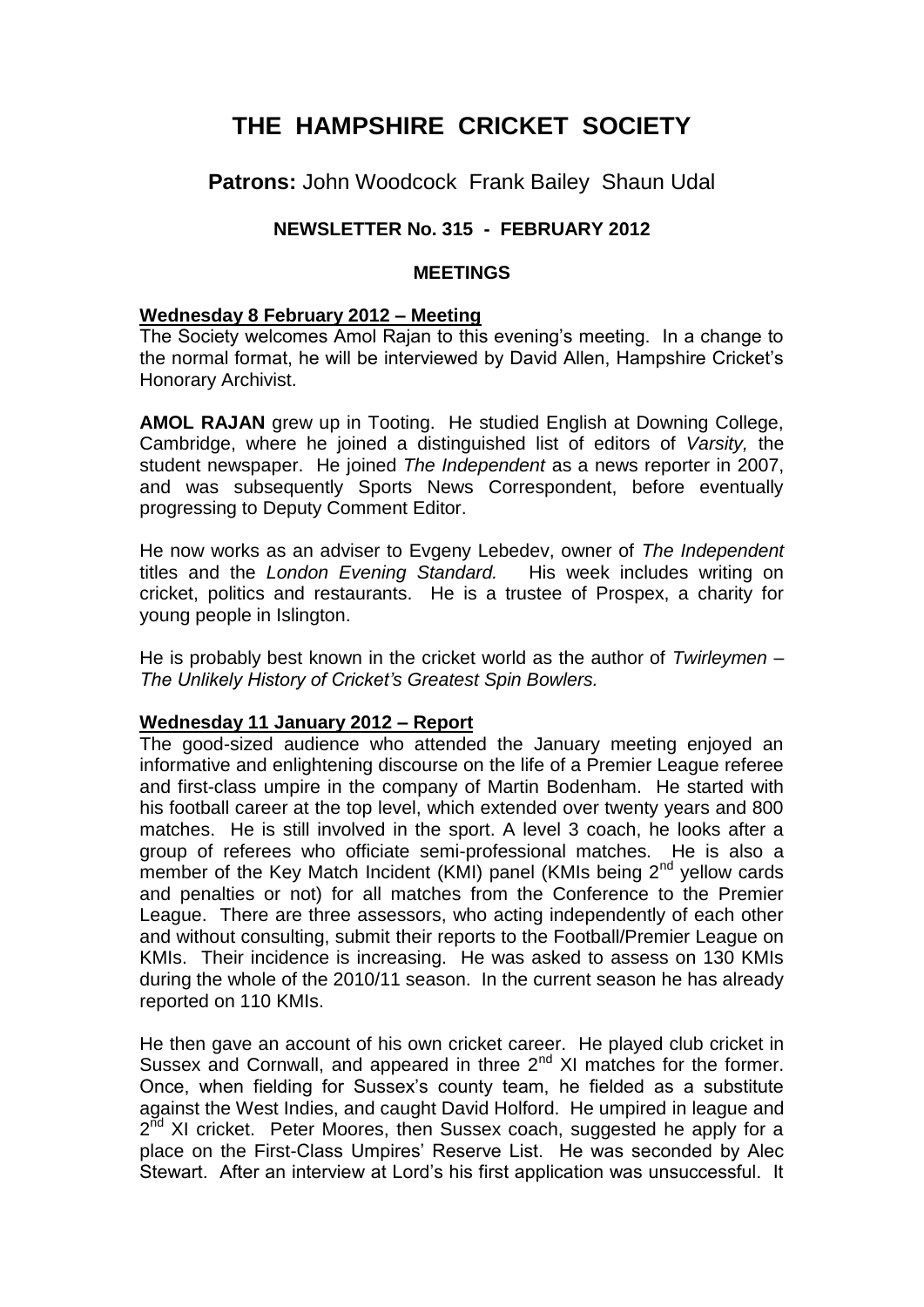was a year in which no new umpires were registered as  $2<sup>nd</sup>$  XI cricket was undergoing a restructuring. He applied in the following year and was accepted. He was on the Reserve List for three years and has been on the First-Class Umpires' List for the past three years. He is one of four umpires not to have played first-class cricket. However, he felt he had been accepted by players because was identifiable with another sport.

He then gave a resume of the umpire's year. He is contracted for 12 months to officiate 92 days of cricket at all levels (ie including  $2<sup>nd</sup>$  XI cricket and women's internationals). He has to organise his own accommodation. There is a three day pre-season meeting to be briefed on the regulations, which differ between competitions. He was also subject to a fitness test. There are workshops, three boundary assessments a season (from which he will receive verbal and written feedback) and self-assessment after each match. He has an appointed mentor, who is David Byas, the former Yorkshire captain. There is an end of season meeting with other umpires. He is also subject to an endof-year appraisal. He regarded the entire process as being very professional. He thought the discipline of players at first-class level was very good. He also made interesting and perceptive comments on preparation, technology and pitch inspection. Martin Bodenham's address was also laced with stories and incidents which ensured his audience remained attentive throughout. It was a thoroughly enjoyable evening.

# **NEXT MEETINGS**

Members are reminded that the last two meetings of the Society's season are as follows:-

# **Wednesday 7 March 2010 – Test Valley Golf Club.**

The speaker is Anthony Collis, author of *Inns and Outs – Cricket's Pub Signs.*  This is a unique subject which is certain to produce an entertaining evening. The book has received very positive reviews.

# **The meeting is preceded by the Society's AGM and will therefore start at 7pm.**

# **Wednesday 28 March 2012 – The Richards Room at The Rose Bowl, starting at 8pm**

The speaker is David Allen, Hampshire Cricket's Honorary Archivist, who will be talking about some of the treasures in the County's collection.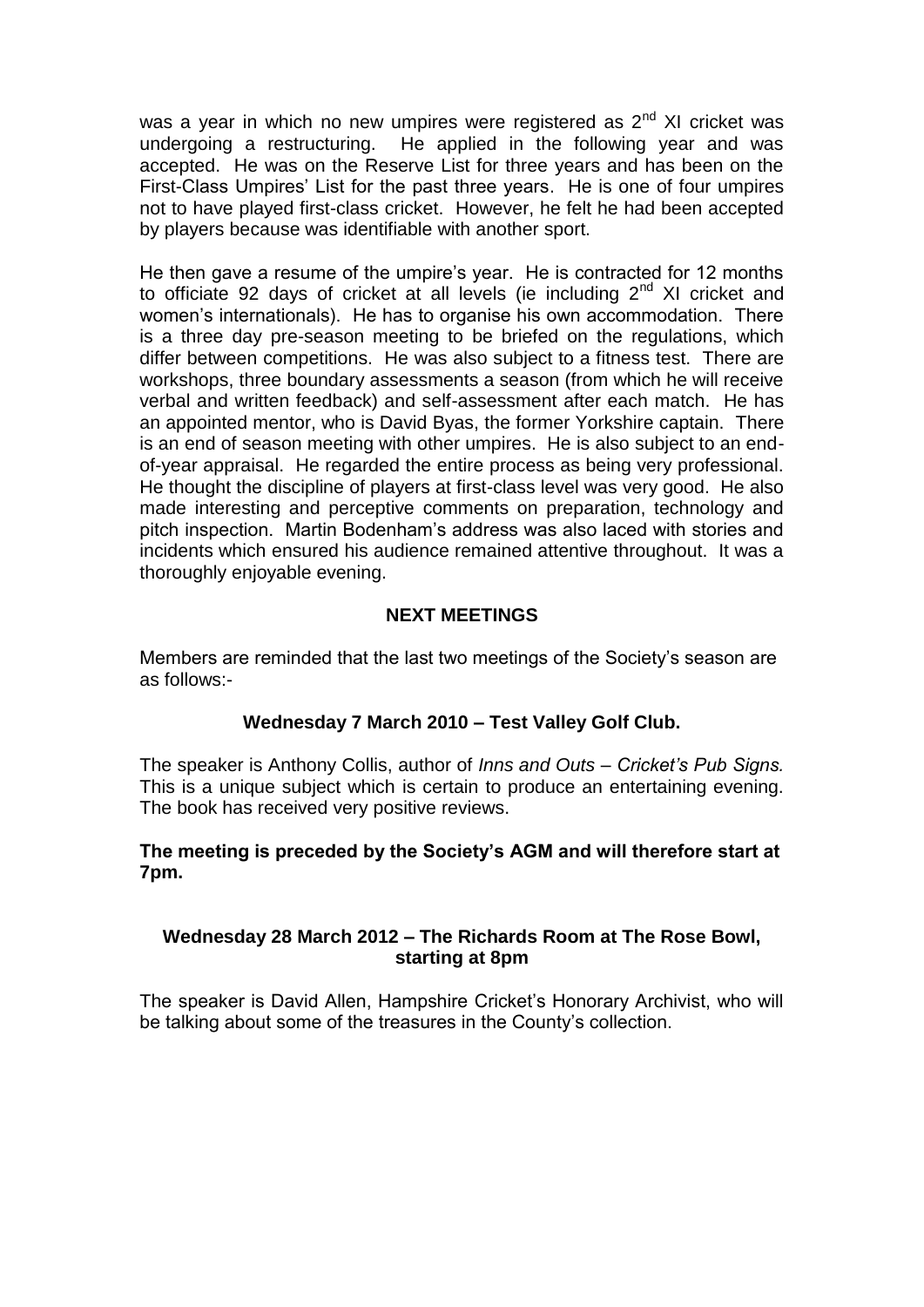#### **HAMPSHIRE AT TUNBRIDGE WELLS IN FIRST-CLASS CRICKET**

On 6 June, the day after the Queen's Golden Jubilee celebrations, Hampshire will return to the Nevill Ground, Tunbridge Wells, to play Kent for only the eighth occasion there. The previous seven matches have produced a scoreline of Kent one, Hampshire one, with five draws.

Kent recorded their only victory in the first encounter in 1902, by an innings and 195 runs in two days. Hampshire were very weak in that year and finished at the foot of the table. The match reflected their fortunes. After winning the toss and batting, they were bowled out for just 138 and 108. The enchanting slow left-arm spin bowler, Colin Blythe, virtually took Hampshire wickets for fun throughout his career, and finished with match figures of eight for 98. Kent's total of 441, a record for either side on the ground, was founded on an opening partnership of 243 between C J Burnup (102) and Edward Dillon (137). Notwithstanding Blythe's efforts, he was upstaged by Hampshire's fast bowler, Hesketh Vernon Hesketh-Prichard, who toiled manfully for 33 overs, taking seven for 139. These remain a ground record by by a Hampshire bowler.

In 1913, the suffragettes had burned down the original pavilion. A new one, identical to the original, was constructed within weeks of the incident. Hampshire returned in 1919, when all Championship fixtures were two-day affairs. Perhaps not surprisingly, the match was drawn. Blyth had perished at Passchendale in November 1917. However, his long-term slow left-arm ally, Frank Woolley, who was a genuine all-rounder prior to the First World War, took five for 70 as Hampshire were dismissed for 237 (Phil Mead 62). "Tich" Freeman, Blythe's de facto replacement, also snared three batsmen for 52. Kent then ran up 307 (James Seymour 115), with the South African allrounder Basil Melle taking five for 70. 449 runs had been scored on the first day. Melle (77) then put on his pads to dominate a first wicket partnership of 105 with George Brown (29). Hampshire were still in danger of defeat as they slipped to 141 for four. Lionel Tennyson then walked to the wicket. Through measured strokeplay, he monopolised the scoring for the remainder of the innings. He reached 102 in only 80 minutes (16 fours), to secure an honourable draw. When Hampshire were dismissed for 296 there was insufficient time for Kent to bat again. Though Tennyson was derided later in his career for his inability to cope with spin bowling because of his increased girth and immobility, the Woolley/Freeman axis held no terrors for him on this occasion.

Johnnie Arnold enjoyed a fine match, with 61 and 68, when Hampshire returned in 1931. He shared an opening stand of 102 with Jim Bailey (46) in the first innings and 123 in 105 minutes with George Brown (54) for the second wicket in the second. The young opening batsman was in only his second full season of Championship cricket. He had played in his only Test, against New Zealand at Lord's, only a week earlier. Rain interrupted the first day as Hampshire collapsed from 250 for four to 274 all out. Kent totalled 244, with fast bowler Giles Baring taking five for 63. Kent's captain, Bryan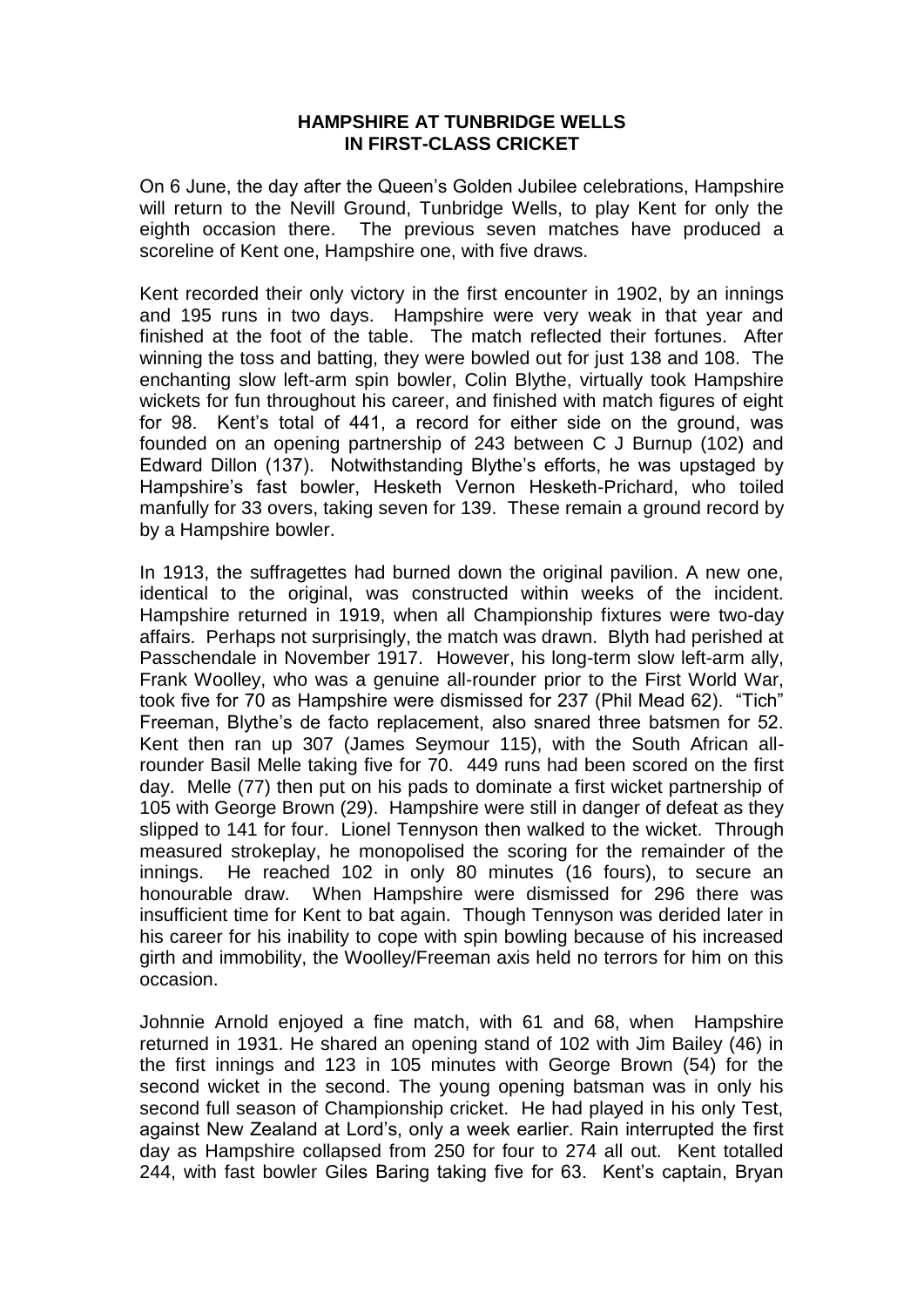Valentine, hit an explosive 85 to rescue his side from a precarious 112 for five. After twenty minutes on the final day, Hampshire were 141 for three, 171 runs ahead. Thereafter, rain washed out the rest of the day's play to spoil the prospect of an intriguing finish.

Hampshire did not play again at Tunbridge Wells for 42 years. They returned in their championship summer of 1973. Unfortunately, rain spoiled the encounter, washing out the entire first day. Kent, who batted first on the only occasion in all the matches at the ground, found it difficult to make headway against the Hampshire bowlers. They eventually declared at 225 for six after 85 overs. The cultured opening batsman, Graham Johnson, made 97. Mike Taylor, opening the bowling with Bob Herman in the absence of the injured Tom Mottram, took four for 59. With only eight hours remaining, Hampshire went for quick runs and declared upon obtaining the second batting bonus point at 150 for four. Gordon Greenidge (55) and Richard Gilliat (67not out) put on 92 for the third wicket. Kent then collapsed against Taylor as he took all of their five wickets to fall by the time the total had reached 49. Colin Cowdrey (58 not out) and John Shepherd (57not out) then added exactly 100 before Kent declared, leaving Hampshire to score 225 in 150 minutes. Hampshire then struggled – a rarity in 1973 – and were hanging on at 84 for six at the close. One interesting feature towards the end of the match was a wicket for Cowdrey, that of Peter Sainsbury, with his leg-breaks.

Hampshire returned in the following year to record their only victory, by seven wickets. Gordon Greenidge was at his most omnipotent as he raced to 82 out of 132, adding 105 for the second wicket with David Turner. The diminutive left-hander then went on to 152 (16 fours and two sixes), the County's highest individual score at the ground, guiding his side to 332 in the process – Hampshire's highest innings total at the ground. After falling to a devastating Andy Roberts at Basingstoke just over a month earlier, the apprehensive Kent batsmen made only 141 (Brian Luckhurst 50). The Antiguan fast bowler took three for 50. He was well supported by Bob Herman (three for 39) and, again showing his liking for the ground, Mike Taylor (three for 29). Following on, Kent fared much better in reaching 265 (Johnson 63). Roberts and Herman again took three wickets apiece, as did Peter Sainsbury (30-18-50-3). Hampshire romped home in scoring 76 for three. Skipper Richard Gilliat stroked an exhilarating 30 not out in only ten minutes, sealing victory with a six and a four off his opposite number, Cowdrey. It was the latter's first appearance since being famously felled by Roberts at Basingstoke. He made 5, before being dismissed by the fast bowler, and 15.

The next encounter, in 1980, was a damp squib. Rain severely curtained play on the first two days and, apart from one over, washed away the entire third. In the time available, Hampshire scored 179, and Kent made 67 for four. By one of the game's twists of fate, the match marked the last Championship appearance of Mike Taylor, who had been so successful in his two matches for Hampshire there.

Hampshire last played first-class cricket at Tunbridge Wells in 1989. That match was also curtailed by the weather. Rain and bad light prevented play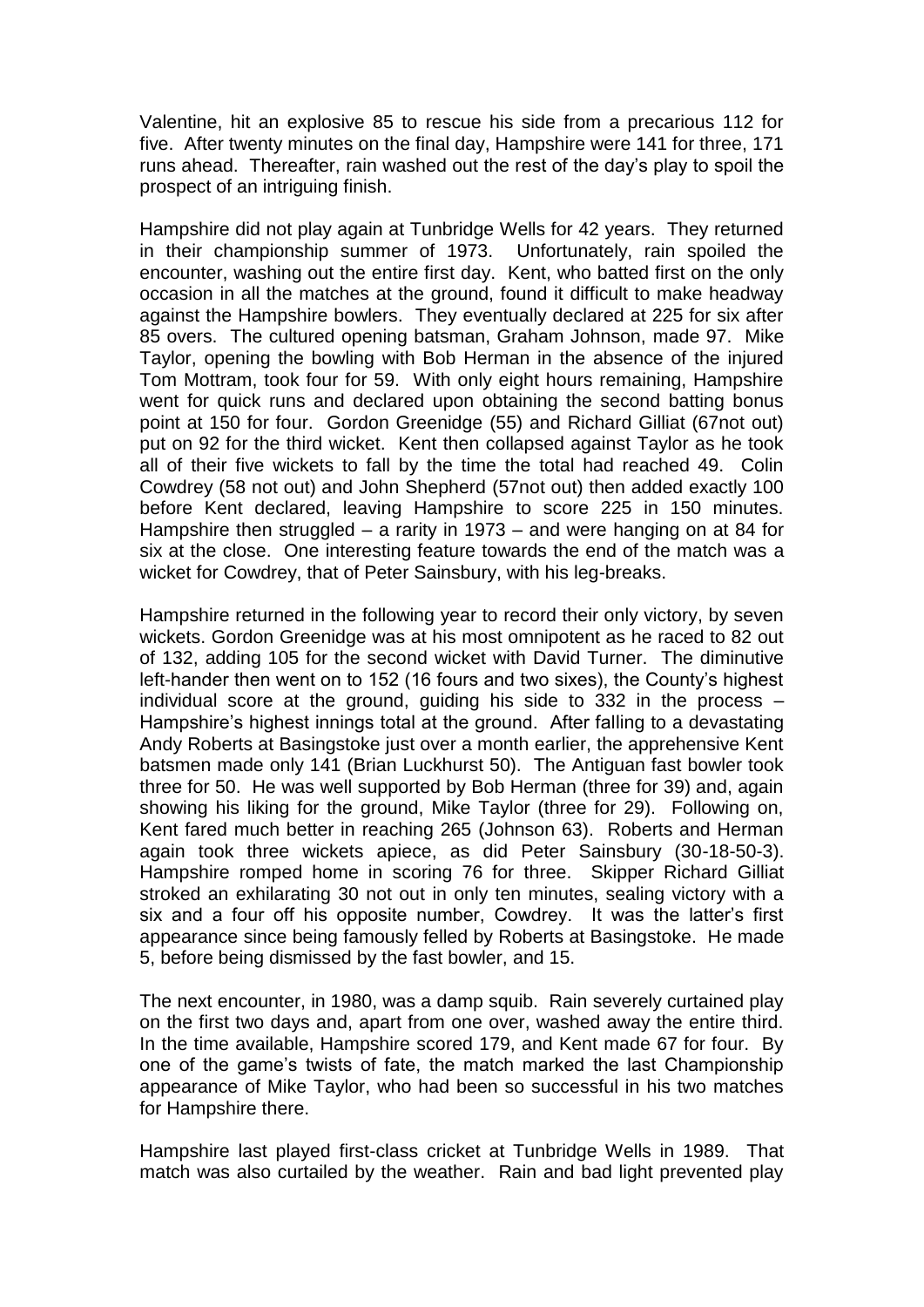on half of the first day and allowed only three overs on the last. Hampshire won the toss and batted, but in conditions which favoured bowlers, were dismissed for 213 before lunch on the second day. Malcolm Marshall (61) and Tim Tremlett (32 not out) provided the backbone of the innings with an eighth wicket partnership of 73. In more benign conditions, Kent then passed Hampshire's total for the loss of only one wicket. Mark Benson (114) and Neil Taylor (104 not out) added 195 for the second wicket. When the rain made its final intervention Kent were 276 for three.

Let us hope that the weather does not spoil this year's match. The Nevill Ground, with its rhododendrums in bloom, is one of county cricket's most attractive venues and well worth a visit.

### **THE MORGAN REVIEW**

The Morgan Review has received widespread criticism. And rightly so. Players and umpires may regard it favourably as they will work on fewer days.

However, the cornerstone of the report, the reduction in the number of championship matches from 16 to 14 has, at a stroke, undermined the credibility of the report . Since the introduction of two divisions in 2000, the county championship has more than proved its worth. The game will have returned to the pre-1993 position when counties may have won the championship by avoiding playing the stronger teams twice. One compromise suggested is that the first division should remain at 16 games and the second division be reduced to 14 matches. This is also a nonsense. Any team gaining promotion must be able to compete in the first division, which is becoming more difficult. The promoted team must therefore possess worthy credentials. It will not do so if it has played, say, the bottom team twice and the second team in the division once.

One of the original purposes of the report was to shorten the season so that English teams will have the opportunity of playing in the Champions League, a Twenty20 competition. It is doubtful if many supporters will care over much as they will be unable to plan sufficiently to attend the competition. It is also a tournament skewed in favour of teams from India, Australia and South Africa. ESPN's contract also means that the television coverage is received by very few people in the UK.

A survey of The Cricketer's readers in the summer is revealing. Seventy-five per cent of those who responded thought that too much Twenty20 cricket was played. Fifty-six percent were not interested in the Indian Premier League. One suspects that the interest in the Champions League will be much lower.

Cricket's followers are continually being reminded that the game has to change in an increasingly commercial world. Yet, in the last fifty years, cricket has changed more than any other sport and, in the commercial world, many of the best organisations are led by the views of their consumers. Mr. Morgan's review is sadly lacking in that respect.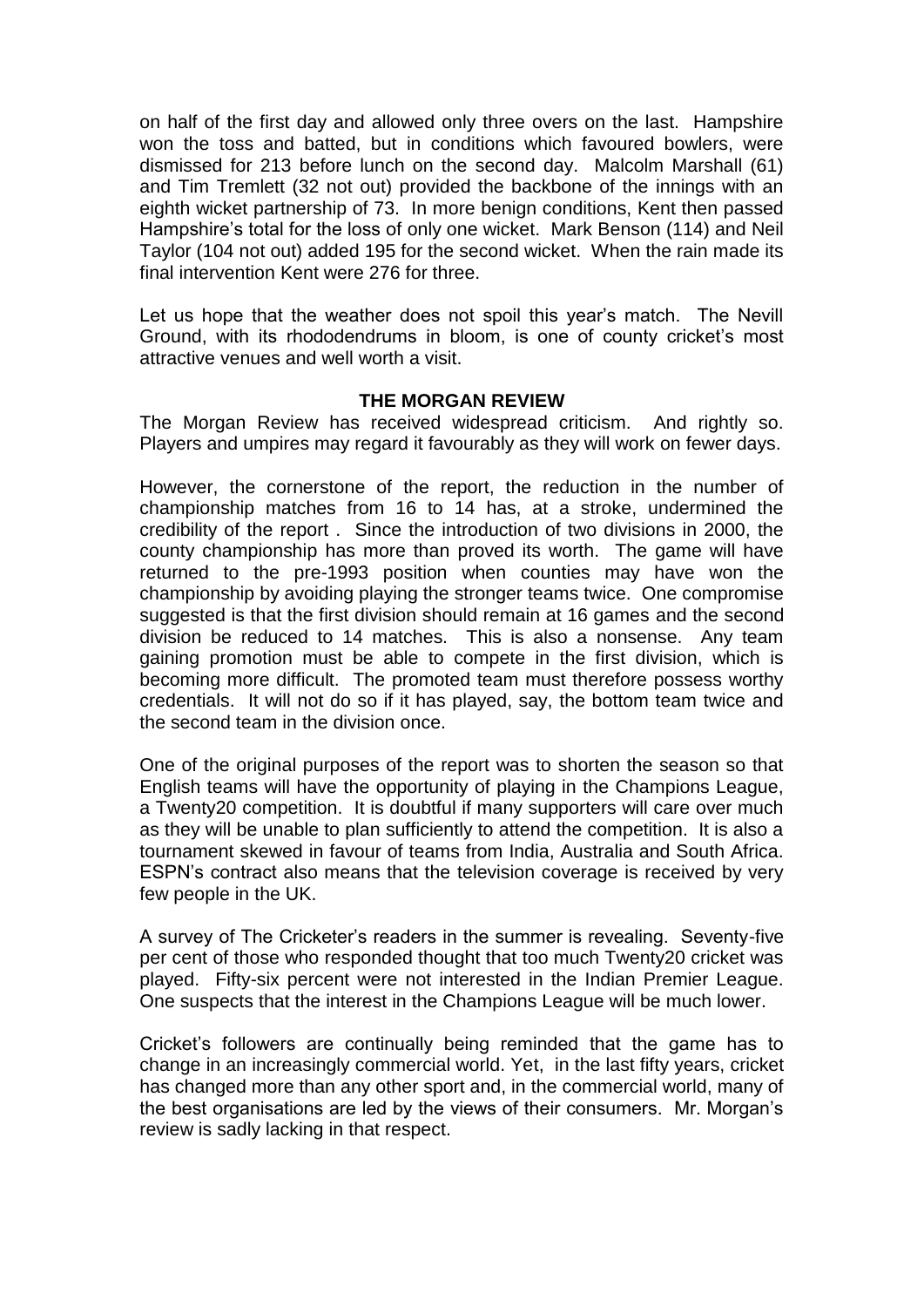### **THOUGHTS ON TWO RECENT TEST SERIES**

Predictably, after last summer's Test series in England, Australia overwhelmed India 4 – 0. It is difficult to assess just how much Australia have improved. The top three of their batting remains problematical and they were over-reliant on Ricky Ponting, enjoying a renaissance, and Michael Clarke. Australia's bowlers were largely the same as those plundered by England in 2010/11. The only difference was James Pattinson, brother of Darren who played one test for England in 2008. He missed the end of the Indian series because of injury. However, in the rubbers against New Zealand at the end of last year, and at Sydney against India, he gave notice that he was an emerging force. Injury then intervened. However, scarily, he bowled with Glen McGrath economy and penetration. It is evident that the 2013 Ashes Series is likely to be a close one. In India's case, the time when their trio of great batsmen retire from the test scene may be close at hand.

As for England, their stay as the World's No. 1 side looks as if it will be a short one. Their batsmen were all at sea against the Pakistani spin bowlers. In the first Test in Dubai it was clear that they were under cooked. Whilst England clearly have concerns about their schedule over the next twelve months, not to play any tests between September and December of last year was clearly an error. Also, their diet of countering largely fast medium bowlers in the past twelve months made them totally unprepared to face Pakistan's canny spin bowlers. There were comments about Saeed Ajmal's action. He does bowl with a bent elbow but his action is cleared by the ICC. He also played county cricket for Worcestershire last summer. It felt like sour grapes that complaints were raised about his actions after he started to bamboozle England's batsmen. It is clear that England still have a problem with the number six berth, and Kevin Pietersen's place may come under scrutiny if he continues to be dismissed through playing irresponsible shots. It was marvellous, though, to see two England spinners in operation and the return of Monty Panesar was most welcome. He out-bowled Graeme Swann in both the warm up matches and in Abu Dhabi.

Pakistan proved that they have some of the most naturally gifted cricketers in the world. Despite their comparative lack of cricket in the last few years, and the absence of their two high quality opening bowlers, languishing in jail because of the spot-fixing scandal, they really completely outplayed England. It was fun to watch Ajmal and Abdur Rehman purvey their variations of flight and spin (and even more entertaining if one was listening to Geoffrey Boycott on TMS). It is a pity that Pakistan are unable to play at home. It is likely to be some years before teams will feel secure enough to play in that country though negotiations are being held with a view to Bangladesh playing there. However, given the target that England, and indeed Australia, will present to Islamic extremists it must be highly unlikely that these countries will tour Pakistan in the foreseeable future. Given the wars in Iraq and Afghanistan and the Pakistan Government's inability to quell their own terrorist threat within, any team from England and Australia will surely prove too tempting a target for the extremists. Unless, perhaps, Imran Khan becomes Prime Minister in the forthcoming elections.